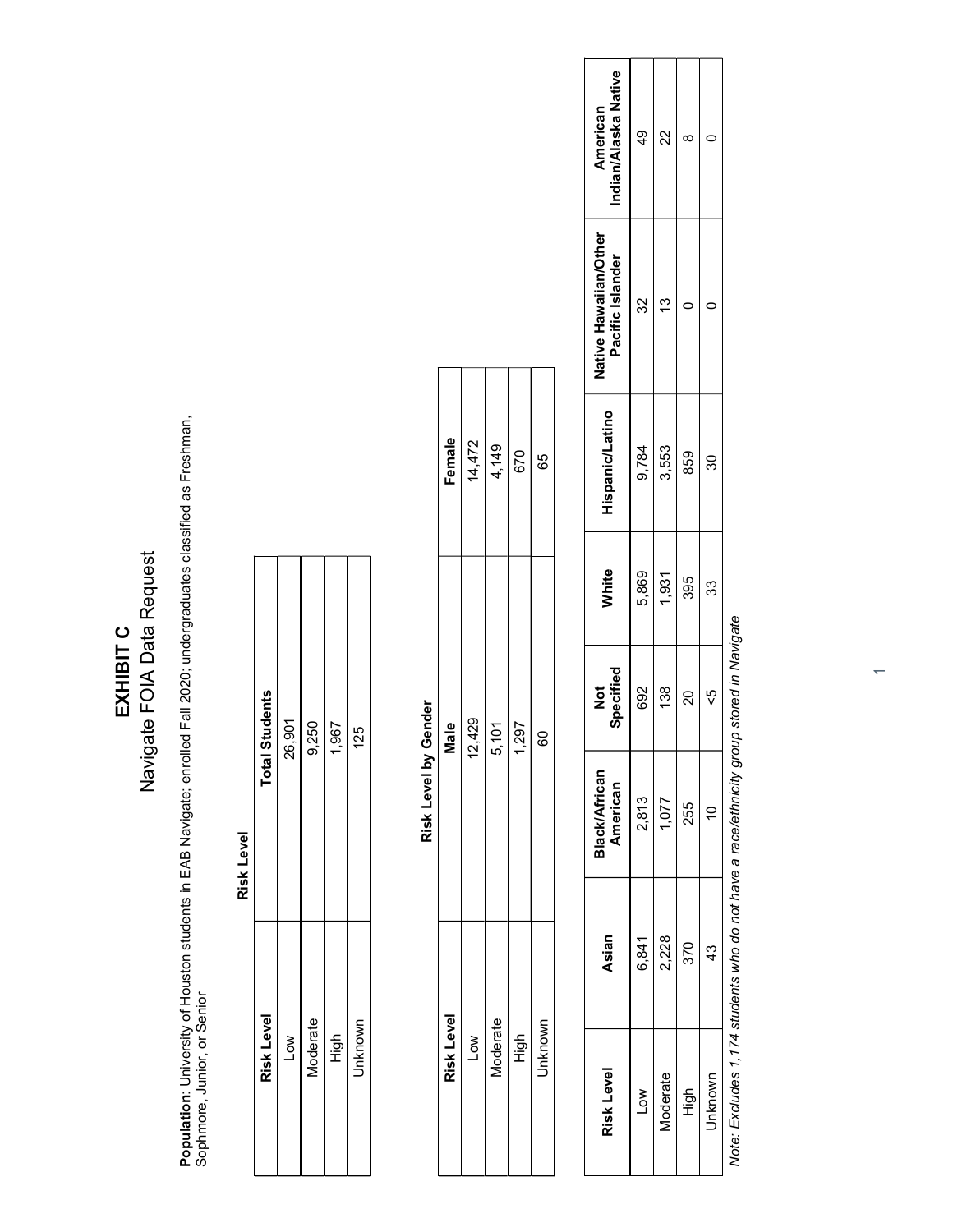| Indian/Alaska<br>American<br>Native          | Female      | 22                        |          | ۴,             |               |                  |
|----------------------------------------------|-------------|---------------------------|----------|----------------|---------------|------------------|
|                                              | Male        | 27                        | 2        | ç5             |               |                  |
| Hawaiian/Other<br>Pacific Islander<br>Native | Female      | 20                        | Ŷ        |                |               |                  |
|                                              | Male        |                           |          |                |               |                  |
| Hispanic/Latino                              | Female      | 5,526                     | 1,670    | 304            | $\frac{8}{1}$ |                  |
|                                              | Male        | 4,258                     | 1,883    | 555            | 2             |                  |
| White                                        | Female      | 2,933                     | 815      | $\frac{6}{10}$ |               |                  |
|                                              | Male        | 2,936                     | 1,116    | 276            | ລ             | .<br>.<br>.<br>. |
| Not Specified                                | Female      | 348                       | 8        |                | ζ,            |                  |
|                                              | Male<br>M   | 344                       | R<br>Z   |                | ζ,            | $\ddot{ }$       |
| <b>Black/African</b><br>American             | Female      | 1,679                     | 525      | ò              | x             |                  |
|                                              | Male<br>    |                           | 552      | 164            | λè            |                  |
| Asian                                        | Male Female | $3,371$   $3,470$   1,134 | 931      | 117            | <u>ನ</u>      |                  |
|                                              |             |                           | 1,297    | 253            | 20            |                  |
|                                              | Risk Level  | $\geq$                    | Moderate | igh<br>Hig     | Unknown       |                  |

| Risk Level         | GPA 0-1.999 | GPA 2.0-2.999 |        | GPA 3.0-4.0 GPA Unknown |
|--------------------|-------------|---------------|--------|-------------------------|
| ξ                  | 4           | 6,186         | 18,286 | 2,415                   |
| rate<br>loder<br>I | 125         | 1,914         | 833    | 6,378                   |
| c<br>호<br>エ        | 795         | 243           | 57     | 872                     |
| SWN<br>Inkno       | δ           |               | 66     | SO                      |
|                    |             |               |        |                         |

| Female<br>Indian/Alaska<br>$\tilde{c}$<br>22<br>δÀ<br>American<br>$\circ$<br>Native<br>Male<br>$\sqrt{5}$<br>57<br>27<br>$\circ$<br>GPA Unknown<br>Hawaiian/Other<br>Unknown<br>Pacific Islander<br>Female<br>2,415<br>6,378<br>$\overline{20}$<br>45<br>872<br>$\circ$<br>SO<br>$\overline{4}$<br>$\circ$<br>∼<br>Native<br>Male<br>$\tilde{0}$<br>5<br>$\circ$<br>$\circ$<br>GPA 3.0-4.0<br>18,286<br>High<br>833<br>-5<br>8<br>57<br>$\circ$<br><b>Hispanic/Latino</b><br>Female<br>1,670<br>5,526<br>304<br>$\frac{8}{10}$<br>GPA 2.0-2.999<br>1,883<br>4,258<br>Male<br>555<br><b>Moderate</b><br>$\frac{1}{2}$<br>6,186<br>1,914<br>243<br>$\overline{\mathcal{L}}$<br>$\circ$<br>$\circ$<br>Female<br>Note: Excludes 1,174 students who do not have a race/ethnicity group stored in Navigate<br>2,933<br>815<br>119<br>$\frac{1}{3}$<br>White<br>GPA 0-1.999<br>Risk Level by GPA Group<br><b>Low</b><br>795<br>2,936<br>1,116<br>125<br>Male<br>$\overline{4}$<br>$\sqrt{5}$<br>627<br>276<br>20<br>$\circ$<br>Risk Level by Major<br>Female<br>Not Specified<br>348<br>60<br>$\sqrt{5}$<br>$\circ$<br>Male<br>344<br>-5<br>$\overline{78}$<br>$\tilde{\tau}$<br>Female<br>1,679<br><b>Black/African</b><br>525<br>$\overline{5}$<br>$\infty$<br>American<br>Adult Admission Opt, NDO UN<br>1,134<br>Male<br>Accounting, BBA<br>164<br>552<br>$\frac{6}{2}$<br>Risk Level<br>Moderate<br>Unknown<br>Major<br>High<br>$\frac{1}{2}$<br>Female<br>3,470<br>931<br>117<br>23<br>Asian<br>3,371<br>1,297<br>Male<br>253<br>20 | $\circ$<br>$\circ$<br>$\circ$<br>$\sqrt{2}$<br>ᢤ<br>$\circ$<br>45<br>$\blacktriangleright$<br>$\overline{\phantom{a}}$<br>50<br>27<br>$\infty$<br>American Sign Language Interpreting, BA<br>African American Studies, BA<br>Advertising, BA | $\circ$<br>$\overline{\phantom{a}}$<br>17<br>$\overline{5}$<br>Anthropology, BA<br>High<br>Low | $\circ$<br>$\tilde{0}$<br>$\overline{2}$<br>66<br>Anthropology, BS<br>Risk Level<br>Unknown<br>Moderate |
|------------------------------------------------------------------------------------------------------------------------------------------------------------------------------------------------------------------------------------------------------------------------------------------------------------------------------------------------------------------------------------------------------------------------------------------------------------------------------------------------------------------------------------------------------------------------------------------------------------------------------------------------------------------------------------------------------------------------------------------------------------------------------------------------------------------------------------------------------------------------------------------------------------------------------------------------------------------------------------------------------------------------------------------------------------------------------------------------------------------------------------------------------------------------------------------------------------------------------------------------------------------------------------------------------------------------------------------------------------------------------------------------------------------------------------------------------------------------------------------------------------------------------------|----------------------------------------------------------------------------------------------------------------------------------------------------------------------------------------------------------------------------------------------|------------------------------------------------------------------------------------------------|---------------------------------------------------------------------------------------------------------|
|                                                                                                                                                                                                                                                                                                                                                                                                                                                                                                                                                                                                                                                                                                                                                                                                                                                                                                                                                                                                                                                                                                                                                                                                                                                                                                                                                                                                                                                                                                                                    |                                                                                                                                                                                                                                              |                                                                                                |                                                                                                         |
|                                                                                                                                                                                                                                                                                                                                                                                                                                                                                                                                                                                                                                                                                                                                                                                                                                                                                                                                                                                                                                                                                                                                                                                                                                                                                                                                                                                                                                                                                                                                    |                                                                                                                                                                                                                                              |                                                                                                |                                                                                                         |
|                                                                                                                                                                                                                                                                                                                                                                                                                                                                                                                                                                                                                                                                                                                                                                                                                                                                                                                                                                                                                                                                                                                                                                                                                                                                                                                                                                                                                                                                                                                                    |                                                                                                                                                                                                                                              |                                                                                                |                                                                                                         |
|                                                                                                                                                                                                                                                                                                                                                                                                                                                                                                                                                                                                                                                                                                                                                                                                                                                                                                                                                                                                                                                                                                                                                                                                                                                                                                                                                                                                                                                                                                                                    |                                                                                                                                                                                                                                              |                                                                                                |                                                                                                         |
|                                                                                                                                                                                                                                                                                                                                                                                                                                                                                                                                                                                                                                                                                                                                                                                                                                                                                                                                                                                                                                                                                                                                                                                                                                                                                                                                                                                                                                                                                                                                    |                                                                                                                                                                                                                                              |                                                                                                |                                                                                                         |
|                                                                                                                                                                                                                                                                                                                                                                                                                                                                                                                                                                                                                                                                                                                                                                                                                                                                                                                                                                                                                                                                                                                                                                                                                                                                                                                                                                                                                                                                                                                                    |                                                                                                                                                                                                                                              |                                                                                                |                                                                                                         |
|                                                                                                                                                                                                                                                                                                                                                                                                                                                                                                                                                                                                                                                                                                                                                                                                                                                                                                                                                                                                                                                                                                                                                                                                                                                                                                                                                                                                                                                                                                                                    |                                                                                                                                                                                                                                              |                                                                                                |                                                                                                         |
|                                                                                                                                                                                                                                                                                                                                                                                                                                                                                                                                                                                                                                                                                                                                                                                                                                                                                                                                                                                                                                                                                                                                                                                                                                                                                                                                                                                                                                                                                                                                    |                                                                                                                                                                                                                                              |                                                                                                |                                                                                                         |
|                                                                                                                                                                                                                                                                                                                                                                                                                                                                                                                                                                                                                                                                                                                                                                                                                                                                                                                                                                                                                                                                                                                                                                                                                                                                                                                                                                                                                                                                                                                                    |                                                                                                                                                                                                                                              |                                                                                                |                                                                                                         |
|                                                                                                                                                                                                                                                                                                                                                                                                                                                                                                                                                                                                                                                                                                                                                                                                                                                                                                                                                                                                                                                                                                                                                                                                                                                                                                                                                                                                                                                                                                                                    |                                                                                                                                                                                                                                              |                                                                                                |                                                                                                         |
|                                                                                                                                                                                                                                                                                                                                                                                                                                                                                                                                                                                                                                                                                                                                                                                                                                                                                                                                                                                                                                                                                                                                                                                                                                                                                                                                                                                                                                                                                                                                    |                                                                                                                                                                                                                                              |                                                                                                |                                                                                                         |
|                                                                                                                                                                                                                                                                                                                                                                                                                                                                                                                                                                                                                                                                                                                                                                                                                                                                                                                                                                                                                                                                                                                                                                                                                                                                                                                                                                                                                                                                                                                                    |                                                                                                                                                                                                                                              |                                                                                                |                                                                                                         |
|                                                                                                                                                                                                                                                                                                                                                                                                                                                                                                                                                                                                                                                                                                                                                                                                                                                                                                                                                                                                                                                                                                                                                                                                                                                                                                                                                                                                                                                                                                                                    |                                                                                                                                                                                                                                              |                                                                                                |                                                                                                         |
|                                                                                                                                                                                                                                                                                                                                                                                                                                                                                                                                                                                                                                                                                                                                                                                                                                                                                                                                                                                                                                                                                                                                                                                                                                                                                                                                                                                                                                                                                                                                    |                                                                                                                                                                                                                                              |                                                                                                |                                                                                                         |
|                                                                                                                                                                                                                                                                                                                                                                                                                                                                                                                                                                                                                                                                                                                                                                                                                                                                                                                                                                                                                                                                                                                                                                                                                                                                                                                                                                                                                                                                                                                                    |                                                                                                                                                                                                                                              |                                                                                                |                                                                                                         |
|                                                                                                                                                                                                                                                                                                                                                                                                                                                                                                                                                                                                                                                                                                                                                                                                                                                                                                                                                                                                                                                                                                                                                                                                                                                                                                                                                                                                                                                                                                                                    |                                                                                                                                                                                                                                              |                                                                                                |                                                                                                         |
|                                                                                                                                                                                                                                                                                                                                                                                                                                                                                                                                                                                                                                                                                                                                                                                                                                                                                                                                                                                                                                                                                                                                                                                                                                                                                                                                                                                                                                                                                                                                    |                                                                                                                                                                                                                                              |                                                                                                |                                                                                                         |
|                                                                                                                                                                                                                                                                                                                                                                                                                                                                                                                                                                                                                                                                                                                                                                                                                                                                                                                                                                                                                                                                                                                                                                                                                                                                                                                                                                                                                                                                                                                                    |                                                                                                                                                                                                                                              |                                                                                                |                                                                                                         |
|                                                                                                                                                                                                                                                                                                                                                                                                                                                                                                                                                                                                                                                                                                                                                                                                                                                                                                                                                                                                                                                                                                                                                                                                                                                                                                                                                                                                                                                                                                                                    |                                                                                                                                                                                                                                              |                                                                                                |                                                                                                         |
|                                                                                                                                                                                                                                                                                                                                                                                                                                                                                                                                                                                                                                                                                                                                                                                                                                                                                                                                                                                                                                                                                                                                                                                                                                                                                                                                                                                                                                                                                                                                    |                                                                                                                                                                                                                                              |                                                                                                |                                                                                                         |
|                                                                                                                                                                                                                                                                                                                                                                                                                                                                                                                                                                                                                                                                                                                                                                                                                                                                                                                                                                                                                                                                                                                                                                                                                                                                                                                                                                                                                                                                                                                                    |                                                                                                                                                                                                                                              |                                                                                                |                                                                                                         |
|                                                                                                                                                                                                                                                                                                                                                                                                                                                                                                                                                                                                                                                                                                                                                                                                                                                                                                                                                                                                                                                                                                                                                                                                                                                                                                                                                                                                                                                                                                                                    |                                                                                                                                                                                                                                              |                                                                                                |                                                                                                         |
|                                                                                                                                                                                                                                                                                                                                                                                                                                                                                                                                                                                                                                                                                                                                                                                                                                                                                                                                                                                                                                                                                                                                                                                                                                                                                                                                                                                                                                                                                                                                    |                                                                                                                                                                                                                                              |                                                                                                | $\circ$<br>$\sqrt{5}$<br>$28$<br>$87$<br>Applied Music, BM                                              |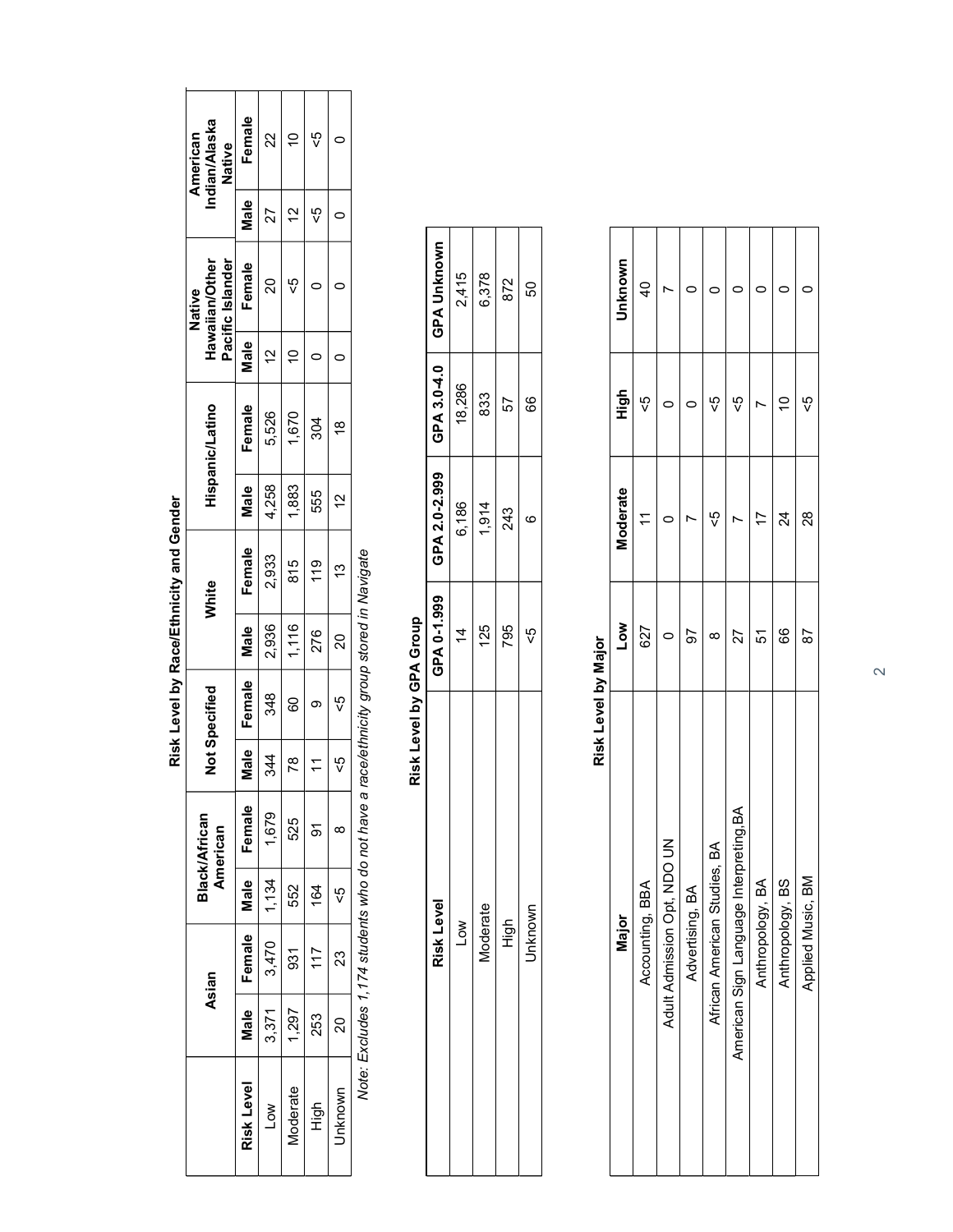| Architecture, BARCH                          | 505                      | 160                      | $\tilde{\mathcal{E}}$      |                                 |
|----------------------------------------------|--------------------------|--------------------------|----------------------------|---------------------------------|
| Art History, BA                              | 32                       | $\sim$                   | 4>                         | $\circ$ $\circ$                 |
| Art, BA                                      | 167                      | 23                       | $\frac{6}{2}$              | $\circ$                         |
| Art, NDO UN                                  | $\circ$                  | $\circ$                  | $\circ$                    | $\sqrt{5}$                      |
| Biochemical & Biophysical Sciences, BA       | Ş                        | $\, \circ \,$            | $\frac{6}{2}$              | $\circ$                         |
| Biochemical and Biophysical Sciences, BS     | 379                      | 149                      | 23                         |                                 |
| Biochemical and Biophysical Sciences, NDO UN | $\circ$                  | $\sqrt{5}$               | $\circ$ $\circ$            | $\circ$ $\circ$ $\circ$ $\circ$ |
| Biology, BA                                  | $\circ$                  | $\frac{1}{2}$            |                            |                                 |
| Biology, BS                                  | 1238                     | 511                      | 110                        | $\frac{6}{5}$                   |
| Biology, NDO UN                              | $\circ$                  | $\circ$                  | $\circ$                    |                                 |
| Biomedical Engineering, BSBE                 | 191                      | $\overline{6}$           | $\frac{6}{5}$              |                                 |
| Biotechnology, BS                            | 304                      | 123                      | 88                         |                                 |
| Chemical Engineering, BSCHE                  | 346                      | 121                      | 33                         |                                 |
| Chemistry, BA                                | $\circ$                  | $\sqrt{5}$               |                            |                                 |
| Chemistry, BS                                | 130                      | 62                       | $\circ$ $\frac{\infty}{2}$ |                                 |
| Chemistry, NDO UN                            | $\circ$                  | $\circ$                  | $\circ$                    | $\sqrt{5}$                      |
| Chinese Studies, BA                          | 23                       | $\sqrt{5}$               | 5 >                        | $\circ$                         |
| Civil Engineering, BSCE                      | 249                      | 65                       | $\frac{1}{2}$              | $\circ$                         |
| Communication Disorders, BA                  | $26$                     | 5 <sup>2</sup>           |                            |                                 |
| Communication Disorders, BS                  | $\overline{a}$           | -5                       | $\circ$ $\circ$            | $\circ$ $\circ$                 |
| Communication Studies, BA                    | 54                       | 65                       | $\frac{5}{2}$              | $\circ$ $\circ$                 |
| Communication Unspecified, DEG UN            | $\zeta$                  | $\circ$                  | $\circ$                    |                                 |
| Computer Engineering Technology, BS          | 263                      | 180                      | $\mathcal{L}$              | $\circ$                         |
| Computer Engineering, BSCPE                  | 157                      | $\overline{\mathcal{L}}$ | 28                         | 45                              |
| Computer Information Systems, BS             | 839                      | 240                      | $\mbox{6}$                 | ζp                              |
| Computer Science, BS                         | 895                      | 347                      | 73                         |                                 |
| Computer Science-Systems, BS                 | 45                       | $\circ$                  | ς5                         | $\circ$ $\circ$                 |
| Construction Management, BS                  | 562                      | 163                      | $\mathfrak{F}$             | ౪                               |
| Dance, BA                                    | $\frac{4}{3}$            | ပု<br>V                  | $\circ$                    | $\circ$                         |
| Dance, BFA                                   | $\overline{\mathcal{L}}$ | $\overline{\phantom{a}}$ | 42                         | $\circ$                         |
| Digital Media, BS                            | 295                      | 149                      | 54                         | $\circ$                         |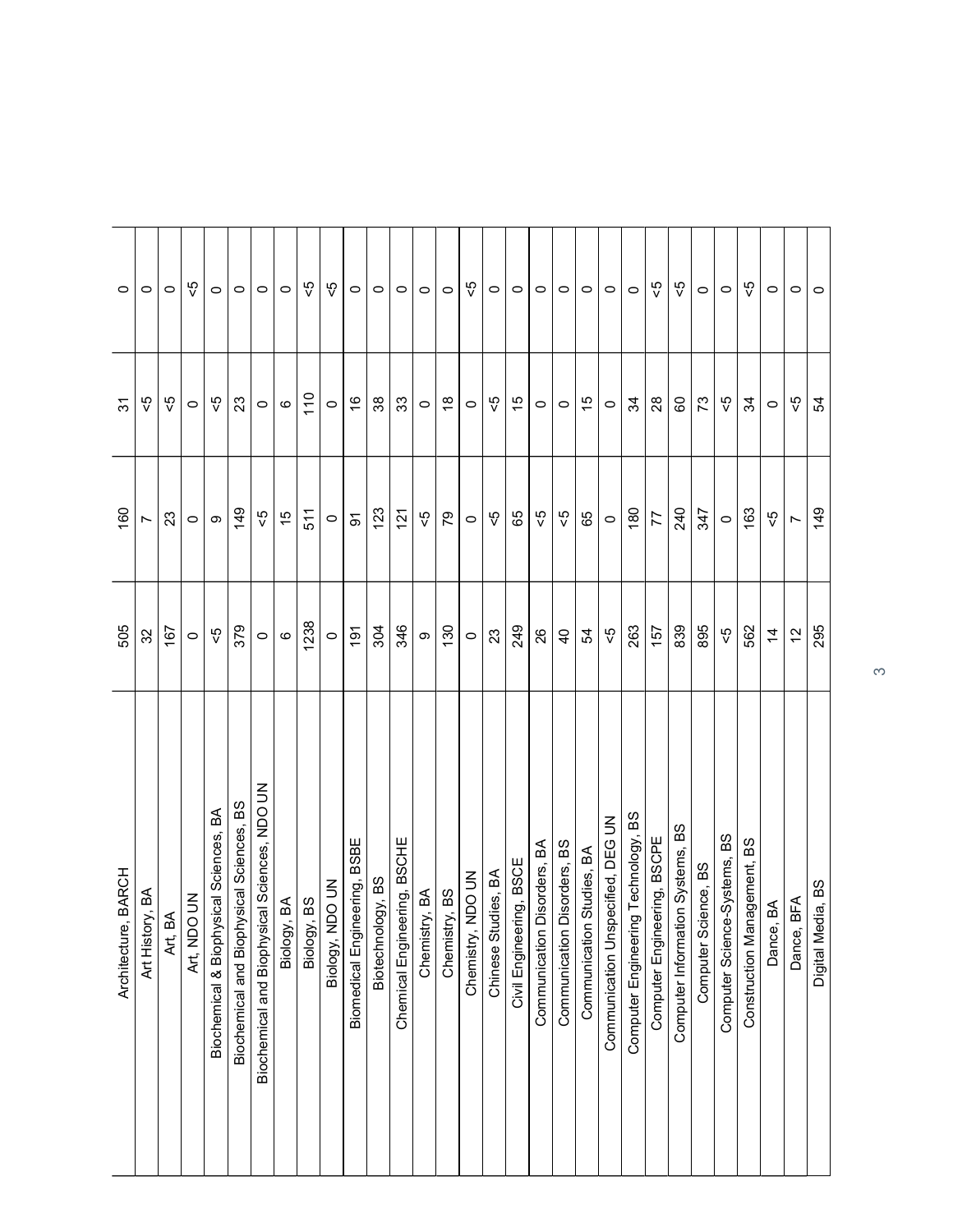| Earth Science, BA                           | $\overline{ }$          | -5                      |                                         |                         |
|---------------------------------------------|-------------------------|-------------------------|-----------------------------------------|-------------------------|
| Economics, BA                               | 95                      | 69                      |                                         |                         |
| Economics, BS                               | 369                     | 126                     | $\sqrt[n]{ \mathcal{R}   \mathcal{R} }$ | $\circ$ $\circ$ $\circ$ |
| Electrical Engineering, BSEE                | 309                     | 86                      |                                         | $\circ$                 |
| Electrical Power Engineering Technology, BS | $96\,$                  | 38                      | 5 >                                     | $\circ$                 |
| Engineering Unspec, DEG UN                  | $\circ$                 |                         | ζp                                      |                         |
| Engineering, NDO UN                         | $\circ$                 | ဝ $  \, \omega  $       |                                         |                         |
| English, BA                                 | 337                     | 83                      | $ z $ $\approx$                         |                         |
| Entrepreneurship, BBA                       | 23                      | $\circ$   $\circ$       | $\circ$ $\circ$                         |                         |
| Environmental Design, BS                    | 66                      |                         |                                         |                         |
| Exercise Science, BS                        | 1103                    | 309                     | <b>2</b>                                |                         |
| Exploratory Studies, DEG UN                 | 600                     | 1360                    | $142$                                   |                         |
| Exploratory Studies, NDO UN                 | $\circ$                 | $\circ$                 |                                         |                         |
| Finance, BBA                                | 766                     | $\sqrt{5}$              | $\circ$ $\circ$ $\circ$                 | 55                      |
| Fitness & Sports, BS                        | 99                      | $5\,$                   | $\sqrt{5}$                              |                         |
| French, BA                                  | L                       | 45                      | $\circ$                                 |                         |
| Geology, BS                                 | $58\,$                  | $\overline{\mathbf{r}}$ | $\circ$                                 | $\circ$ $\circ$ $\circ$ |
| Geophysics, BS                              | $\overline{\mathbf{S}}$ | $\mathfrak{g}$          | $\circ$                                 | $\circ$                 |
| Graphic Design, BFA                         | 149                     | $\rm 80$                | $\frac{1}{6}$                           |                         |
| Health Communication, BA                    | 46                      | $\overline{2}$          | $\mathfrak{S}$                          | $\circ$ $\circ$ $\circ$ |
| Health, BS                                  | 780                     | $\widetilde{6}$         | $\overline{1}$                          | $\circ$ $\circ$         |
| Health, DEG UN                              | 83                      | $\frac{1}{2}$           | $\tilde{\tau}$                          |                         |
| History, BA                                 | 248                     | $\rm ^{\rm o}$          | 32                                      | $\circ$                 |
| Honors Biomedical Sciences, BS              | 54                      | $\infty$                | $\circ$                                 | $\circ$                 |
| Hotel & Restaurant Management, BS           | 687                     | 116                     | $\overline{\mathcal{S}}$                |                         |
| Human Development & Family Studies, BA      | 28                      | 35                      | $\overline{\mathcal{L}}$                | $\circ$ $\circ$         |
| Human Development & Family Studies, BS      | 217                     | 54                      | $\overline{\mathbf{r}}$                 | $\circ$                 |
| Human Development & Family Studies, DEG UN  | 28                      | ç5                      | ζp                                      | $\circ$                 |
| Human Nutrition & Foods, BS                 | 529                     | 172                     | 59                                      | $\circ$                 |
| Human Nutrition & Foods, NDO UN             | $\circ$                 | $\circ$                 | $\circ$                                 | Ϋ́                      |
| Human Resource Development, BS              | 294                     | 56                      | $\frac{5}{2}$                           | $\circ$                 |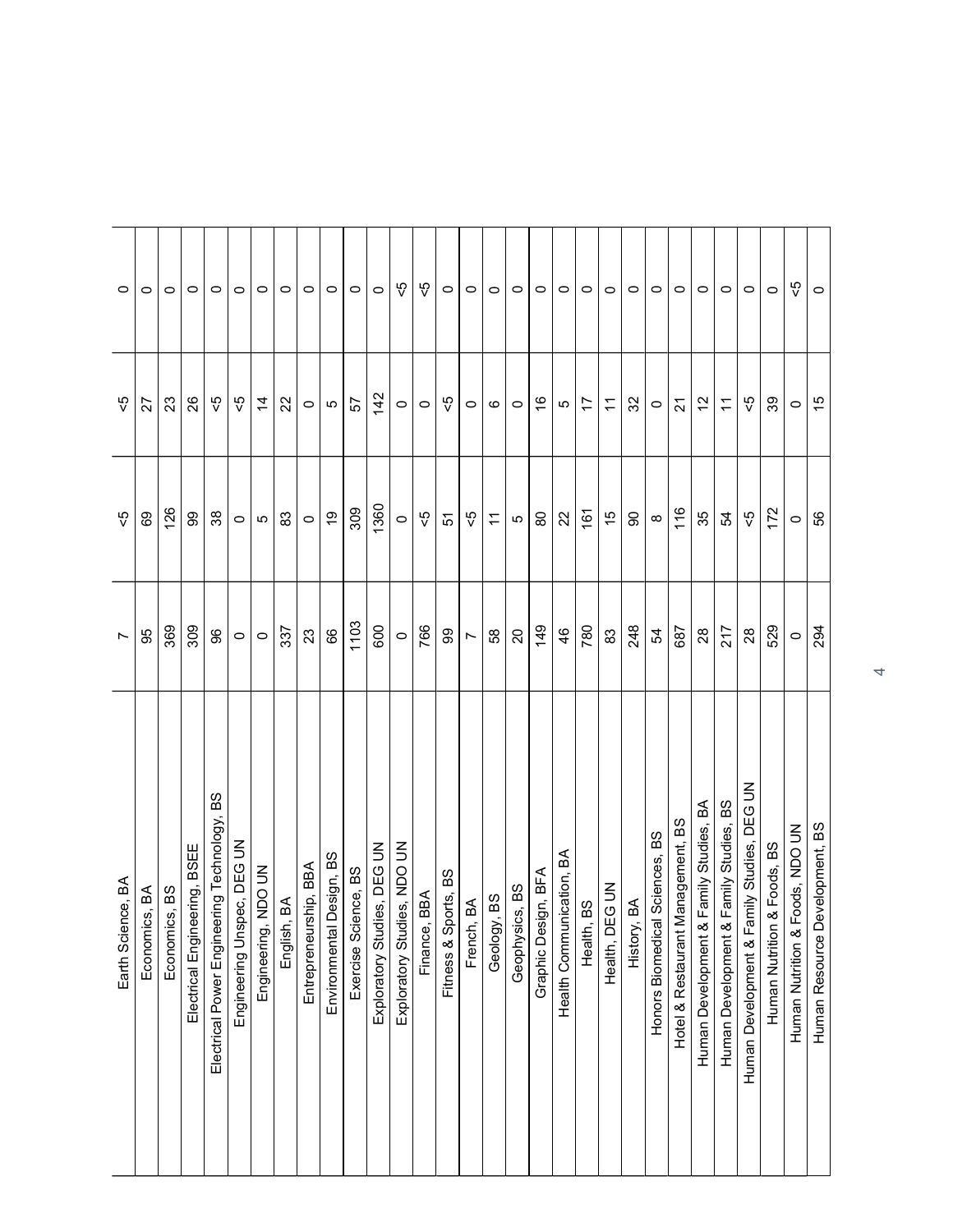| Industrial Design, BS                                | $^{\circ}_{\infty}$       |                               | $\mathfrak{g}$                                                  | $\circ$                |
|------------------------------------------------------|---------------------------|-------------------------------|-----------------------------------------------------------------|------------------------|
| Industrial Engineering, BSIE                         | $\overline{5}$            | $\frac{8}{18}$                | 5 >                                                             | $\sqrt{5}$             |
| Information Systems Technology, NDO UN               | $\circ$                   | $\circ$                       | $\sqrt{5}$                                                      |                        |
| Integrated Communication, BA                         | 42                        | 5                             |                                                                 |                        |
| Interior Architecture, BS                            | $\frac{4}{3}$             | z                             | $\frac{6}{5}$                                                   |                        |
| Interpersonal Communication, BA                      | 27                        | 45                            |                                                                 |                        |
| Italian Studies, BA                                  | ςp                        |                               |                                                                 |                        |
| Journalism, BA                                       | 222                       | $  \circ  $ යි                |                                                                 |                        |
| Journalism, DEG UN                                   | 45                        |                               | $\circ$ $\circ$ $\circ$ $\circ$ $\circ$ $\circ$ $\circ$ $\circ$ | $\circ$  0 0 0 0 0 0 0 |
| Kinesiology, BS                                      | Ϋ́                        | $\circ$ $\sqrt{2}$            |                                                                 |                        |
| Kinesiology-Exercise Science, NDO UN                 | $\circ$                   | $\circ$                       |                                                                 |                        |
| Liberal Arts and Social Sciences-Unspec, DEG UN      | $\overline{\overline{z}}$ |                               |                                                                 |                        |
| Liberal Arts and Social Sciences-Unspec, NDO UN      | $\circ$                   | $\vert \Xi \vert \circ \vert$ | $ \mathfrak{A}  \circ  \mathfrak{L}  \mathfrak{B}$              | $\circ$ $\sqrt{5}$     |
| Liberal Studies, BA                                  | 93                        |                               |                                                                 |                        |
| Liberal Studies, BS                                  | 62                        | $\frac{35}{29}$               |                                                                 |                        |
| Management Information Systems, BBA                  | 570                       |                               | $\circ$                                                         |                        |
| Management, BBA                                      | 262                       | $\frac{6}{5}$                 | $\sqrt{5}$                                                      |                        |
| Marketing, BBA                                       | 425                       | $\sqrt{5}$                    | $\circ$                                                         |                        |
| Mathematical Biology, BS                             | 57                        | -5>                           | $\sqrt{5}$                                                      |                        |
| Mathematics, BA                                      | $\frac{3}{2}$             | $\mathbf{\circ}$              | $\frac{6}{5}$                                                   |                        |
| Mathematics, BS                                      | 267                       | $\overline{7}$                | ໑ $\sqrt{2}$                                                    |                        |
| Mechanical Engineer Tech, BS                         | 367                       | $\frac{13}{3}$                |                                                                 |                        |
| Mechanical Engr, BSME                                | 741                       | 250                           | 54                                                              | $\circ$                |
| Media Policy/Media Studies, BA                       | $\frac{3}{2}$             | ç5                            | $\circ$                                                         | $\circ$                |
| Media Prod, BA                                       | 376                       | $\overline{100}$              | $\approx$                                                       |                        |
| Media Prod, DEG UN                                   | 45                        | $\circ$                       | $\circ$                                                         |                        |
| Music, BA                                            | $\circ$                   | 45                            | ζp                                                              |                        |
| Music, BM                                            | 210                       | $rac{6}{4}$                   | $\frac{5}{9}$                                                   | $\circ$  0 0 0 0       |
| Natural Sciences and Mathematics Unspecified, DEG UN | $\circ$                   |                               |                                                                 |                        |
| Natural Sciences and Mathematics Unspecified, NDO UN | $\circ$                   | $\circ$                       | $\circ$                                                         | Ϋ́                     |
| Nursing, BSN                                         | $\frac{8}{3}$             | $\mathbf 5$                   | ΥŶ                                                              | $\circ$                |